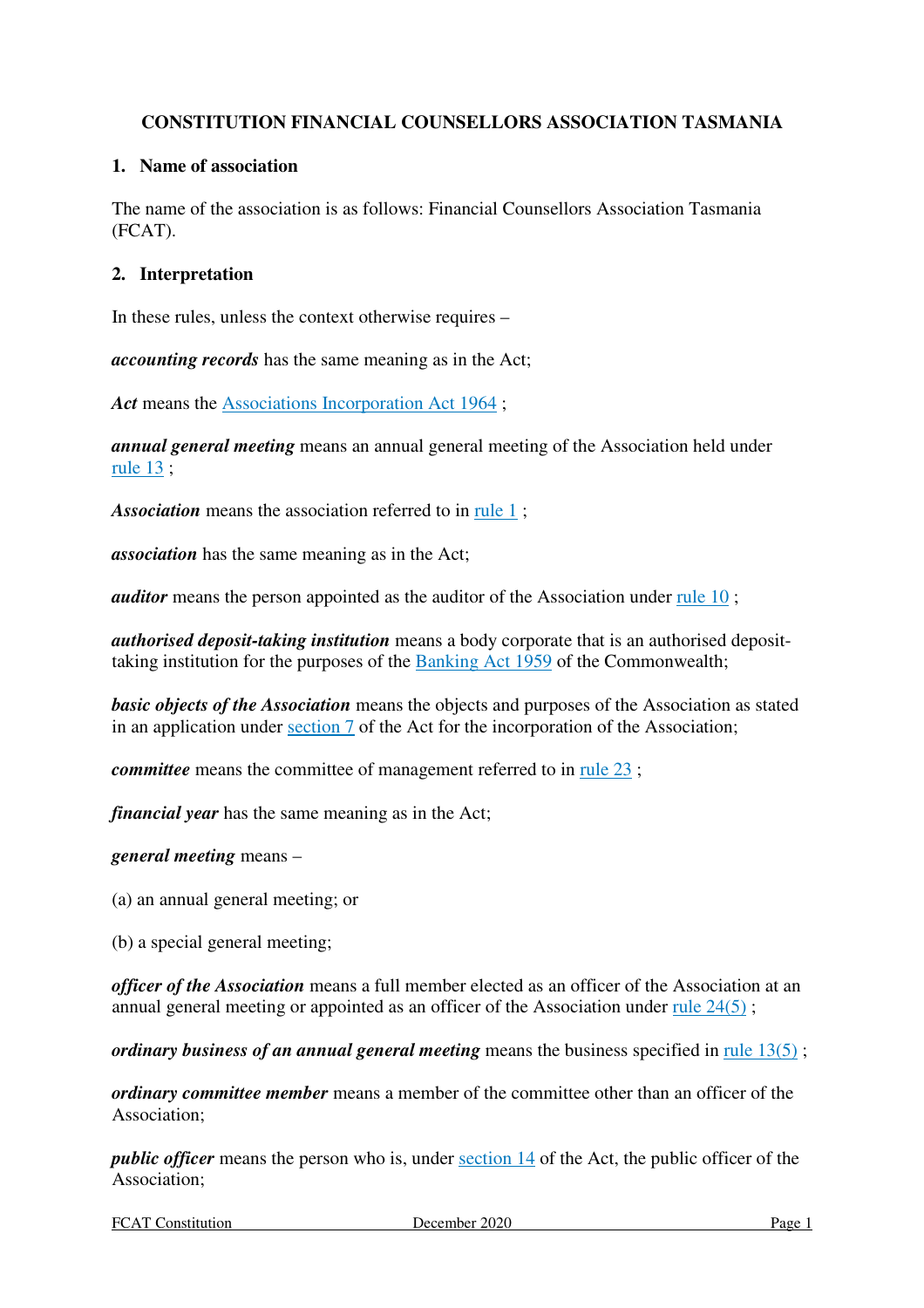*special committee meeting* means a meeting of the committee that is convened under rule 28(2) by the president or any 4 of the members of the committee;

*special general meeting* means a special general meeting of the Association convened under rule 14 ;

*special resolution* has the same meaning as in the Act.

#### **3. Association's office**

The office of the Association is to be at the following place or at any other place the committee determines: To be agreed.

#### **4. Objects and purposes of Association**

The basic objects of the Association are to:

- a) advance the interests of the profession of financial counselling;
- b) provide training and professional development opportunities for financial counsellors;
- c) provide a forum for financial counsellors to share information with each other;
- d) set professional standards for financial counsellors;
- e) advocate policy and law reform to benefit consumers, particularly those consumers in financial difficulty;
- f) generally further the profession of financial counselling.

The objects and purposes of the Association also consist of the basic objects of the Association and the following objects and purposes:

(a) the purchase, taking on lease or in exchange, hire or other acquisition of any real or personal property necessary or convenient for any of the objects or purposes of the Association;

(b) the purchase, sale or supply of, or other dealing in, goods;

(c) the construction, maintenance or alteration of any building or works necessary or convenient for any of the objects or purposes of the Association;

(d) the acceptance of a gift for any of the objects or purposes of the Association;

(e) the taking of any step the committee, or the members of the Association at a general meeting, determine expedient for the purpose of procuring contributions to the funds of the Association;

(f) the printing or publication of any newspaper, periodical, book, leaflet or other document the committee, or the members of the Association at a general meeting, determine desirable for the promotion of any of the objects or purposes of the Association;

(g) the borrowing and raising of money in any manner and on terms –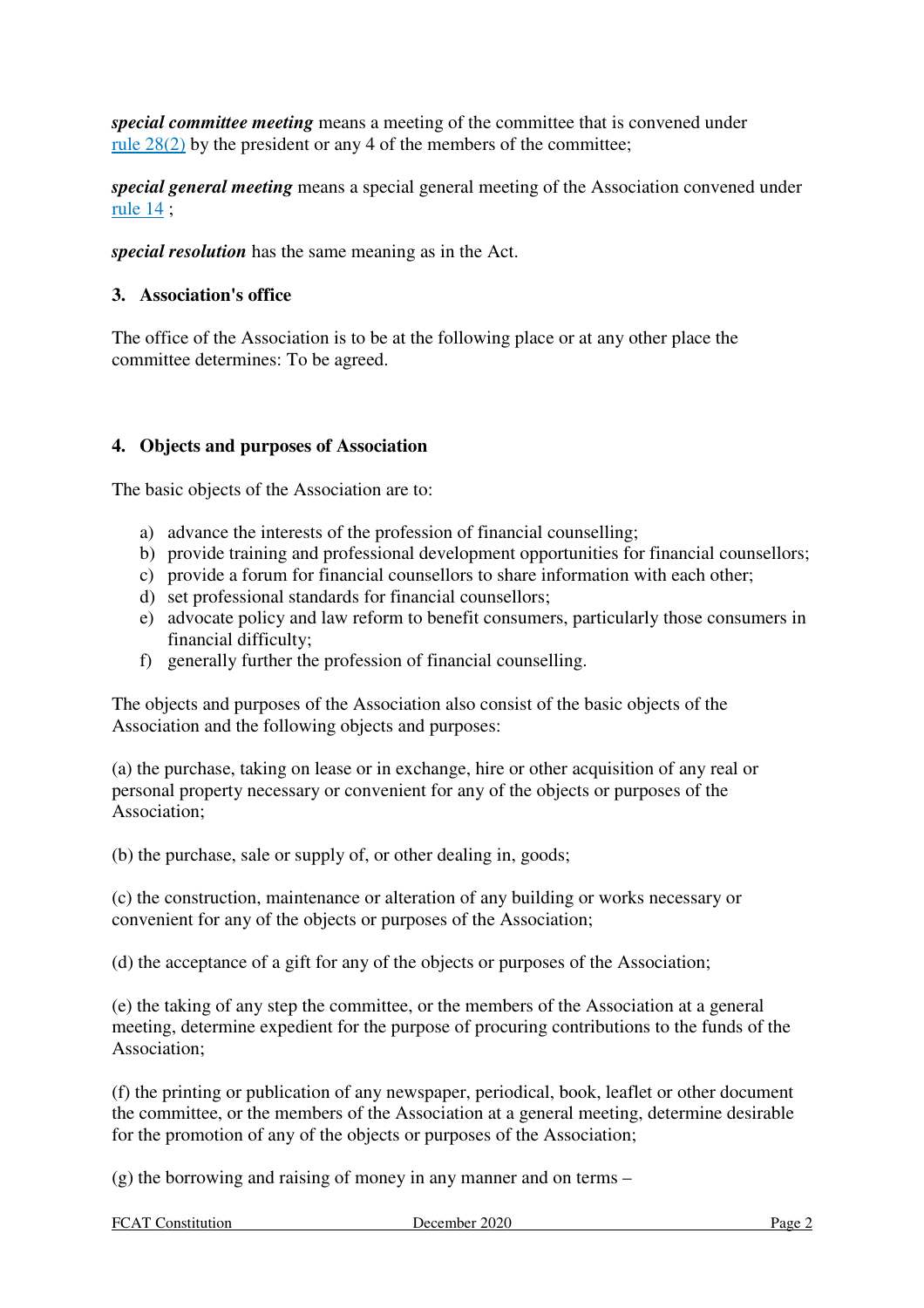(i) the committee thinks fit; or

(ii) approved or directed by resolution passed at a general meeting;

(h) subject to the provisions of the Trustee Act 1898 , the investment, in any manner the committee determines, of any money of the Association not immediately required for any of the objects or purposes of the Association;

(i) the making of a gift, subscription or donation to any of the funds, authorities or institutions to which section 78A of the Income Tax Assessment Act 1936 of the Commonwealth relates;

(j) the establishment and support, or aiding in the establishment and support, of associations, institutions, funds, trusts, schemes or conveniences calculated to benefit employees or past employees of the Association and their dependants, and the granting of pensions, allowances or other benefits to employees or past employees of the Association and their dependants, and the making of payments towards insurance in relation to any of those purposes;

(k) the establishment and support, or aiding in the establishment or support, of any other association formed for any of the basic objects of the Association;

(l) the purchase, or acquisition, and the undertaking of all or part of the property, assets, liabilities or engagements of any association with which the Association is amalgamated in accordance with the provisions of the Act and the rules of the Association;

(m) the doing of any lawful thing incidental or conducive to the attainment of the objects or purposes of the Association.

# **5. Membership of Association**

(1) A person who is nominated and approved for membership in accordance with this rule is eligible to be a member of the Association on payment of the annual subscription specified in rule 32 .

(2) A person who is not a member of the Association at the time of the incorporation of the Association is not to be admitted as a member of the Association unless –

(a) the person is nominated for membership in accordance with subrule (3) ; and

(b) the person is approved for membership by the committee.

(3) A nomination of a person for membership is to be –

(a) made in writing and signed by one member of the Association; and

(b) accompanied by the written consent of the person nominated; and

- (c) lodged with the public officer.
- (4) The consent referred to in subrule  $(3)(b)$  may be endorsed on the nomination.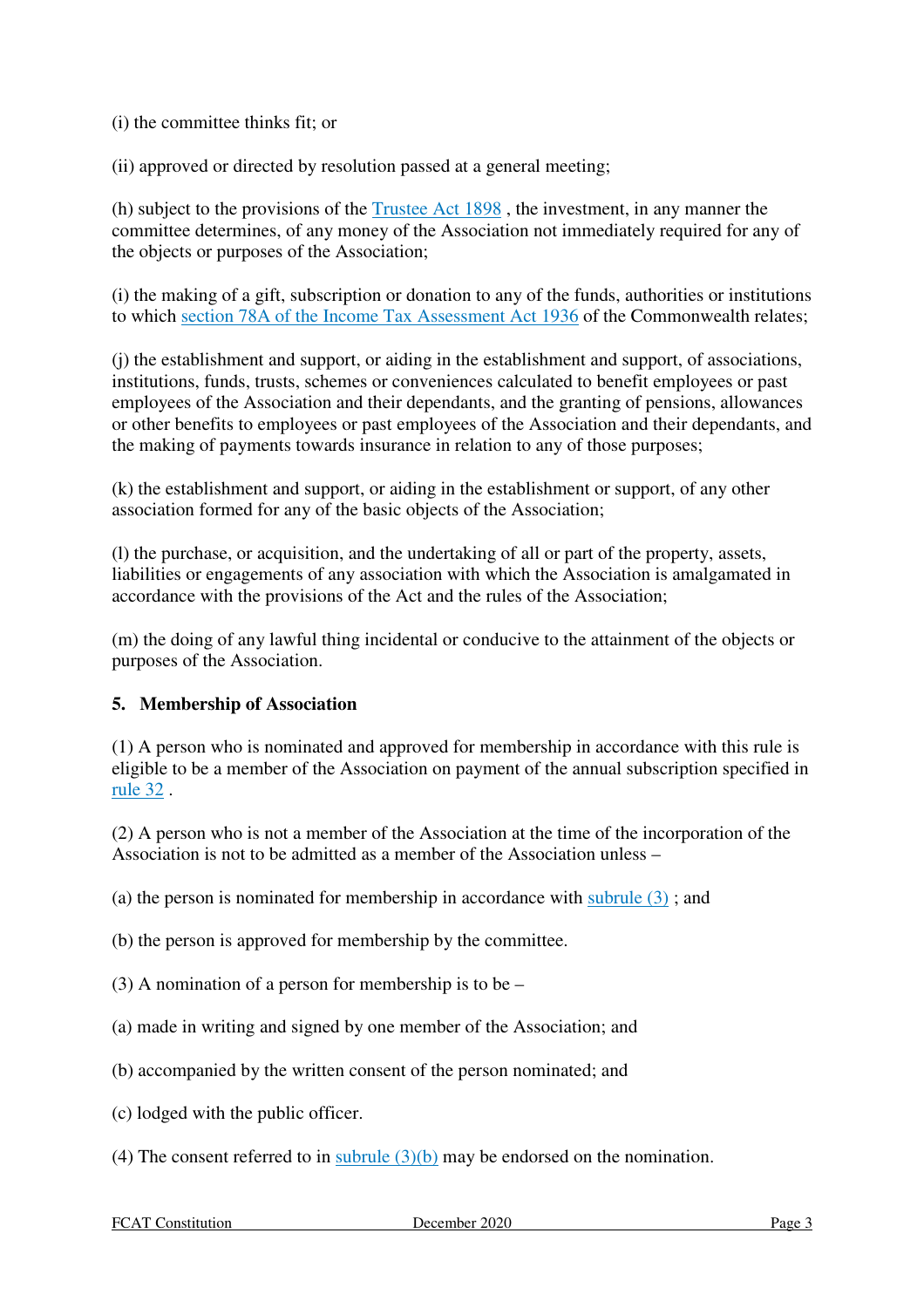(5) As soon as practicable after the receipt of a nomination, the public officer is to refer the nomination to the committee.

(6) The Committee is to determine eligibility for membership and the category of membership in accordance with the National Standards for Membership and Accreditation Financial Counselling Australia.

(7) If a nomination is approved by the committee, the public officer is to –

(a) notify the nominee, in writing, that the nominee has been approved for membership of the Association; and

(b) on receipt of the amount payable by the nominee as the first annual subscription, enter the nominee's name in the register of members.

(8) A member of the Association may resign by serving on the public officer a written notice of resignation.

(9) On receipt of a notice from a member of the Association under subrule (8) , the public officer is to remove the name of the member from the register of members.

 $(10)$  A person –

(a) becomes a member of the Association when his or her name is entered in the register of members; and

(b) ceases to be a member of the Association when his or her name is removed from the register of members under subrule (9), rule 32(4) or rule 34.

(11) The public officer is to maintain, or establish and maintain, a register of members containing –

(a) the name of each member of the Association and the date on which he or she became a member; and

(b) the member's postal or residential address or address of business or employment; and

(c) an email address, if any, that the member has nominated as the email address to which notices from the Association may be sent; and

(d) the name of each person who has ceased to be a member of the Association and the date on which the person ceased to be a member of the Association.

- (12) All members agree to abide by the Association Constitution, the Australian Financial Counselling Code of Ethical Practice and the Australian Financial Counselling Association Disciplinary Process: Policy and Procedures, and policies and procedures as approved and amended by the Association.
- (13) Ongoing membership eligibility and membership category is to be reviewed and assessed by the Committee in accordance with the National Standards for Membership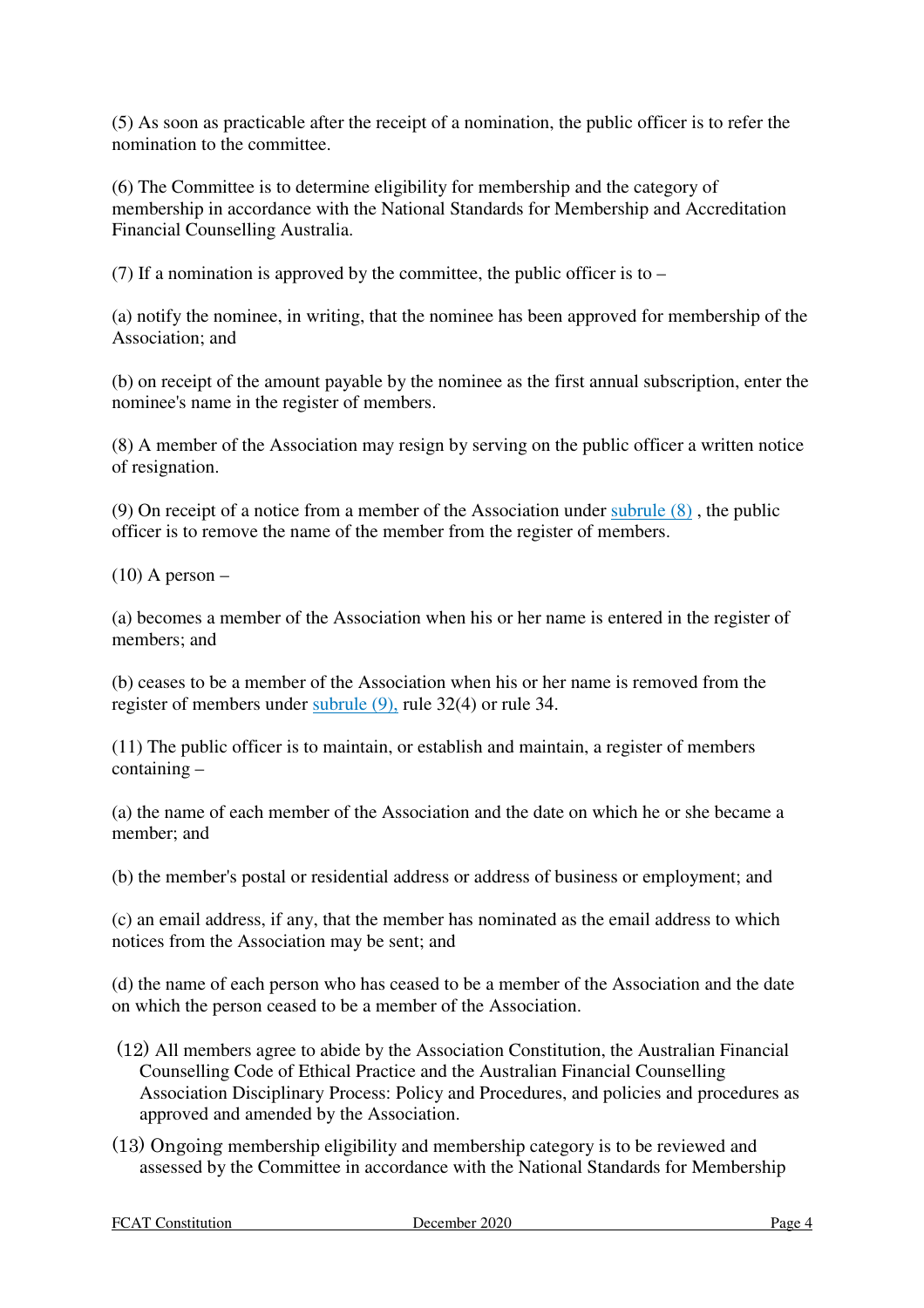and Accreditation Financial Counselling Australia and approved policies and procedures of the Association.

# **6. Liability of members**

(1) Any right, privilege or obligation of a person as a member of the Association –

(a) is not capable of being transferred to another person; and

(b) terminates when the person ceases to be a member of the Association.

(2) If the Association is wound up, each person who was, immediately before the Association is wound up, a member of the Association, and each person who was a member of the Association within the period of 12 months immediately preceding the commencement of the winding-up, is liable to contribute –

(a) to the assets of the Association for payment of the liabilities of the Association; and

(b) for the costs, charges and expenses of the winding-up; and

(c) for the adjustment of the rights of the contributors among themselves.

(3) Any liability under subrule (2) is not to exceed one dollar.

(4) Despite subrule (2) , a former member of the Association is not liable to contribute under that subrule in respect of any liability of the Association incurred after he or she ceased to be a member.

# **7. Income and property of Association**

(1) The income and property of the Association is to be applied solely towards the promotion of the objects and purposes of the Association.

(2) No portion of the income or property of the Association is to be paid or transferred to any member of the Association unless the payment or transfer is made in accordance with this rule.

(3) The Association may –

(a) pay a person or member of the Association –

(i) remuneration in return for services rendered to the Association, or for goods supplied to the Association, in the ordinary course of business of the person or member; or

(ii) remuneration that constitutes a reimbursement for out-of-pocket expenses incurred by the person or member for any of the objects or purposes of the Association; or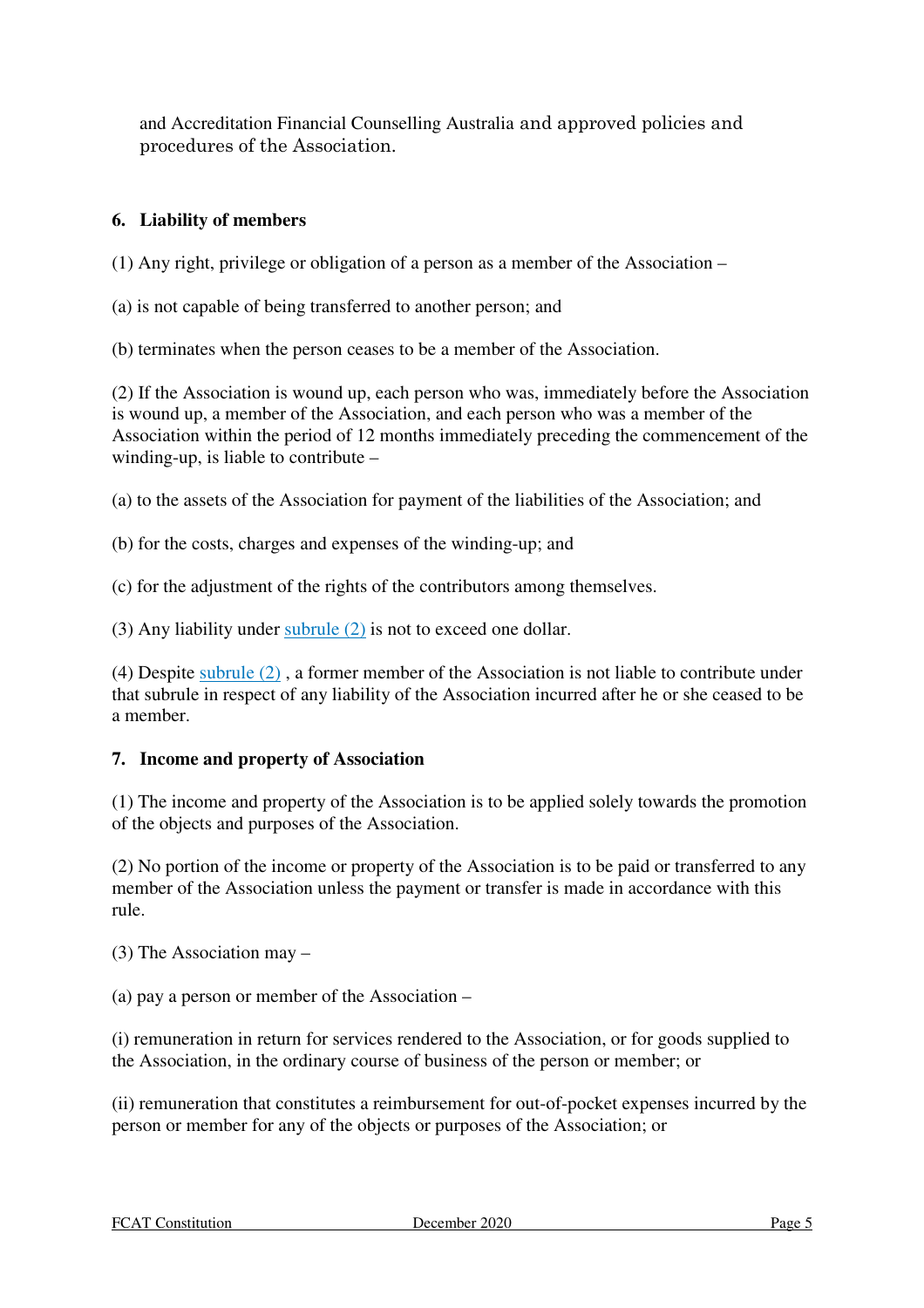(iii) interest at a rate not exceeding 7.25% on money lent to the Association by the person or member; or

(iv) a reasonable amount by way of rent for premises, or a part of premises, let to the Association by the person or member; and

(b) pay a member of the committee remuneration in return for carrying out the functions of a member of the committee; and

(c) pay a member of a subcommittee remuneration in return for carrying out the functions of a member of the subcommittee; and

(d) if so requested by or on behalf of any other association, organisation or body, appoint or nominate a member of the Association to an office in that other association, organisation or body.

(4) Despite subrule  $(3)(a)$ ,  $(b)$  and  $(c)$ , the Association is not to pay a person any amount under that subrule unless the Association or committee has first approved that payment.

(5) Despite subrule  $(3)(d)$ , the Association is not to appoint or nominate a member of the Association under that subrule to an office in respect of which remuneration is payable unless the Association or committee has first approved –

(a) that appointment or nomination; and

(b) the receipt of that remuneration by that member.

# **8. Accounts of receipts and expenditure**

(1) True accounts are to be kept of the following:

(a) each receipt or payment of money by the Association and the matter in respect of which the money was received or paid;

(b) each asset or liability of the Association.

(2) The accounts are to be open to inspection by the members of the Association at any reasonable time, and in any reasonable manner, determined by the committee.

(3) The treasurer of the Association is to keep all accounting books, and general records and records of receipts and payments, connected with the business of the Association in the form and manner the committee determines.

(4) The accounts, books and records are to be kept at the Association's office or at any other place the committee determines.

# **9. Banking and finance**

(1) On behalf of the Association, the treasurer of the Association is to –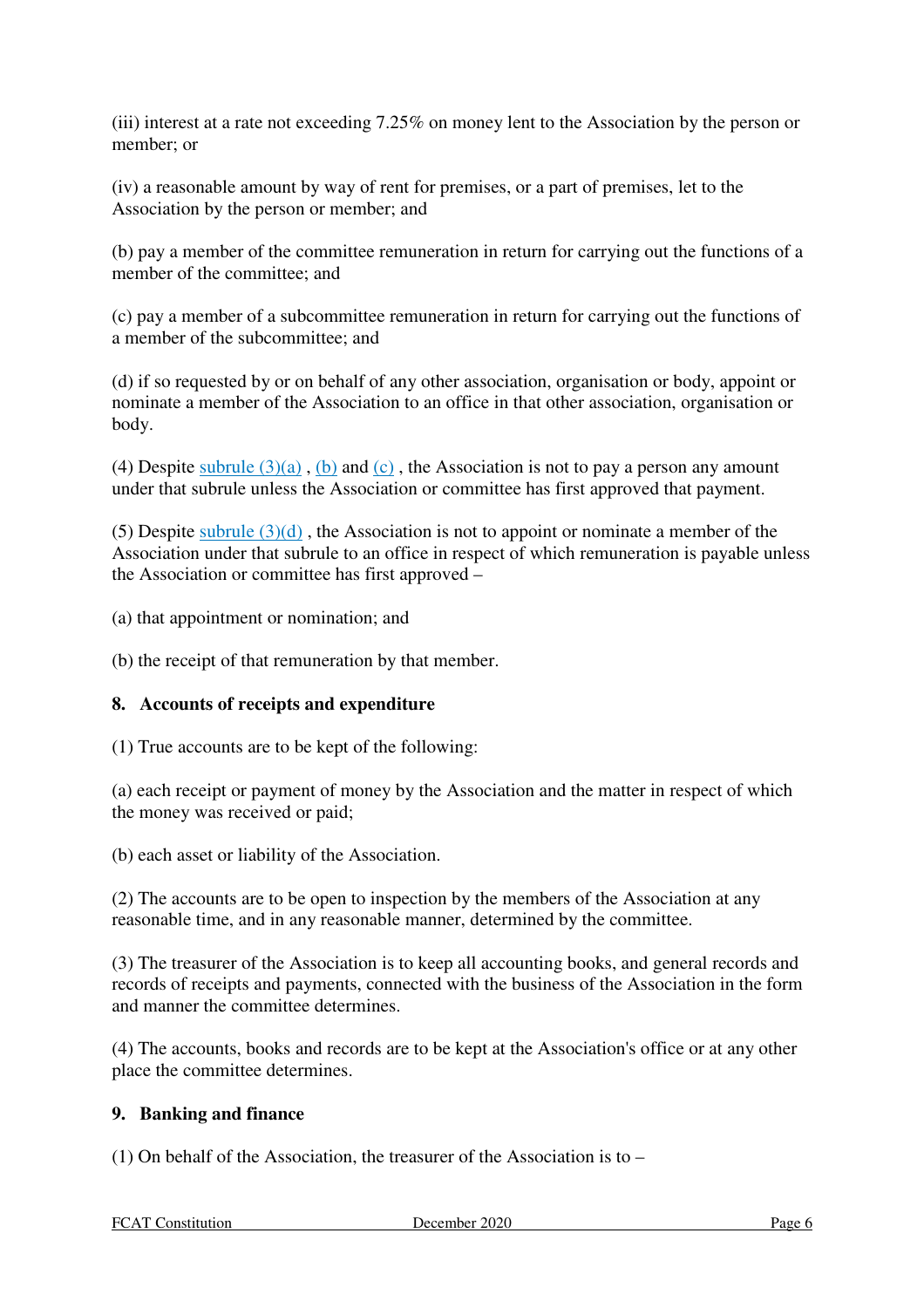(a) receive any money paid to the Association; and

(b) immediately after receiving the money, issue an official receipt in respect of the money; and

(c) cause the money to be paid into the account opened under subrule (2) as soon as practicable after it is received.

(2) The committee is to open with an authorised deposit-taking institution an account in the name of the Association.

(3) The committee may –

(a) receive from an authorised deposit-taking institution a cheque drawn by the Association on any of the Association's accounts with the authorised deposit-taking institution; and

(b) release or indemnify the authorised deposit-taking institution from or against any claim, or action or other proceeding, arising directly or indirectly out of the drawing of that cheque.

(4) Except with the authority of the committee, a payment of an amount exceeding \$50 is not to be made from the funds of the Association other than –

(a) by cheque drawn on the Association's account; or

(b) by the electronic transfer of funds from the Association's account to another account at an authorised deposit-taking institution.

(5) The committee may provide the treasurer of the Association with an amount of money to meet urgent expenditure, subject to any conditions the committee may impose in relation to the expenditure.

(6) A cheque is not to be drawn on the Association's account, and an amount is not to be electronically transferred from the Association's account to another account at an authorised deposit-taking institution, except for the purpose of making a payment that has been authorised by the committee.

(7) A cheque, draft, bill of exchange, promissory note or other negotiable instrument is to  $be -$ 

(a) authorised by the committee; and

(b) signed by the treasurer of the Association or, in the treasurer's absence, by any other member, or members, of the committee the committee nominates for that purpose.

(8) An electronic transfer of an amount from the Association's account to another account at an authorised deposit-taking institution –

(a) may only be authorised by the treasurer of the Association or, in the treasurer's absence, by any other member, or members, of the committee the committee nominates for that purpose; and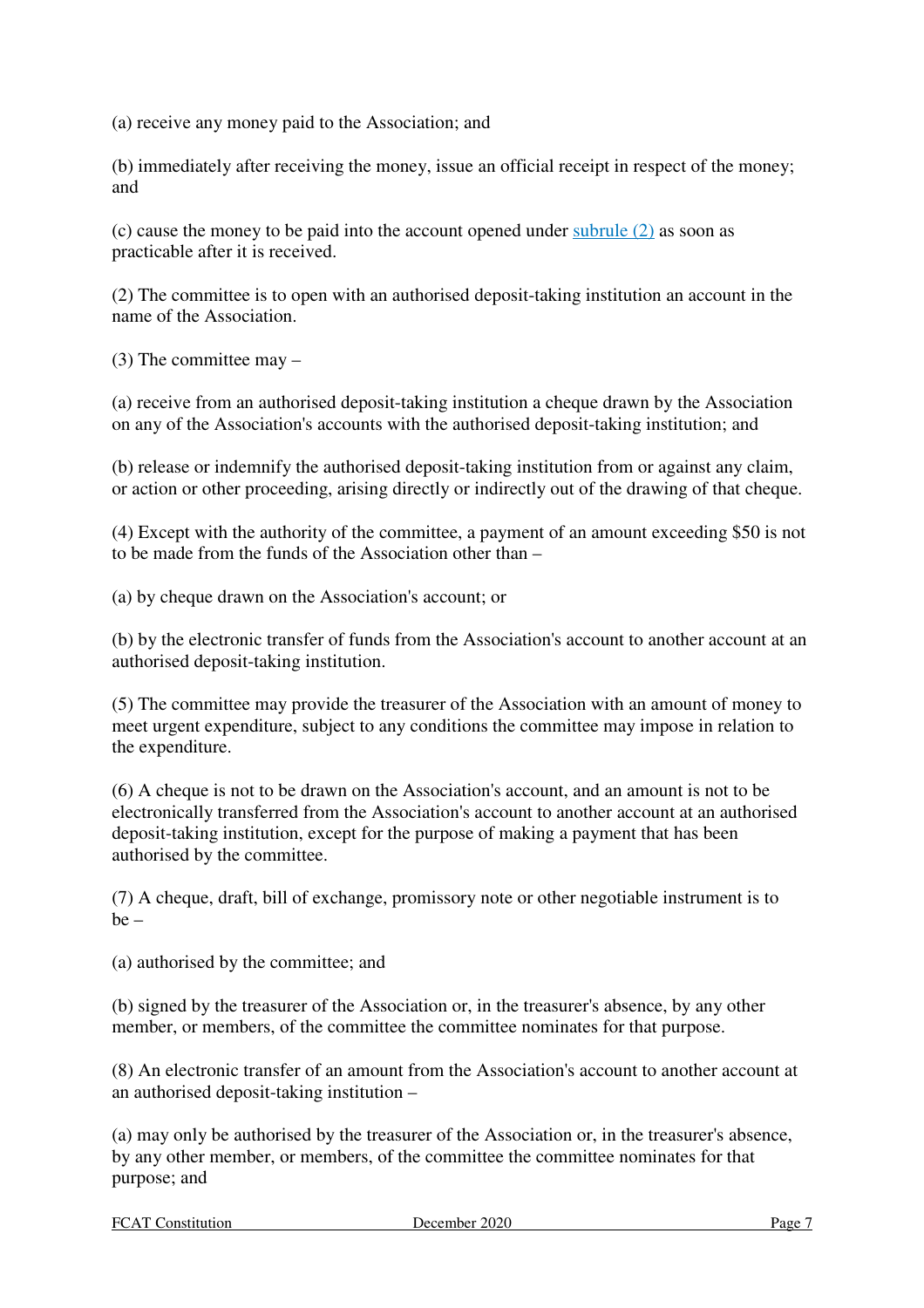(b) may only be authorised by a person referred to in paragraph (a) if the authorisation has been approved by the public officer.

# **10. Auditor**

(1) At each annual general meeting, the members of the Association present at the meeting are to appoint a person as the auditor of the Association.

(2) If an auditor is not appointed at an annual general meeting under subrule (1) , the committee is to appoint a person as the auditor of the Association as soon as practicable after that annual general meeting.

(3) The auditor is to hold office until the next annual general meeting and is eligible for reappointment.

(4) The first auditor –

(a) may be appointed by the committee before the first annual general meeting; and

(b) if so appointed, holds office until the end of the first annual general meeting unless earlier removed by a resolution of the members of the Association at a general meeting.

(5) If the first auditor is appointed by the committee under subrule  $(4)(a)$  and subsequently removed at a general meeting under subrule  $(4)(b)$ , the members of the Association, at that general meeting, may appoint an auditor to hold office until the end of the first annual general meeting.

(6) Except as provided in subrule  $(4)(b)$ , the auditor may only be removed from office by special resolution.

(7) If a casual vacancy occurs in the office of auditor, the committee is to appoint a person to fill the vacancy until the end of the next annual general meeting.

# **11. Audit of accounts**

(1) The auditor is to audit the financial affairs of the Association at least once in each financial year of the Association.

(2) The auditor, after auditing the financial affairs of the Association for a particular financial year of the Association, is to –

(a) certify as to the correctness of the accounts of the Association; and

(b) at the next annual general meeting, provide a written report to the members of the Association who are present at that meeting.

(3) In the report and in certifying to the accounts, the auditor is to –

(a) specify the information, if any, that he or she has required under subrule  $(5)(b)$  and obtained; and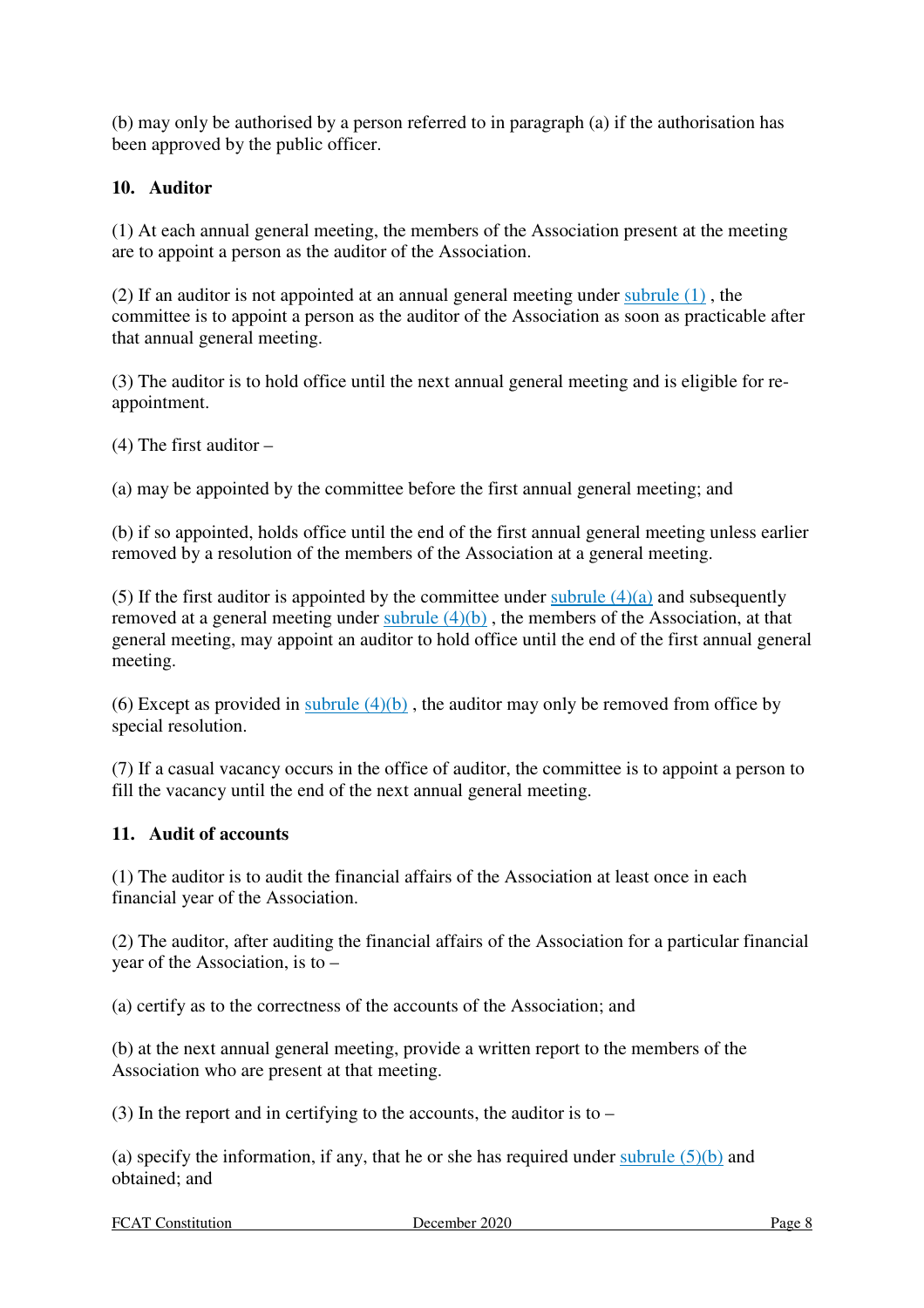(b) state whether, in his or her opinion, the accounts exhibit a true and correct view of the financial position of the Association according to the information at his or her disposal; and

(c) state whether the rules relating to the administration of the funds of the Association have been observed.

(4) The public officer is to deliver to the auditor a list of all the accounting records, books and accounts of the Association.

(5) The auditor may –

(a) have access to the accounting records, books and accounts of the Association; and

(b) require from any employee of, or person who has acted on behalf of, the Association any information the auditor considers necessary for the performance of his or her duties; and

(c) employ any person to assist in auditing the financial affairs of the Association; and

(d) examine any member of the committee, or any employee of, or person who has acted on behalf of, the Association, in relation to the accounting records, books and accounts of the Association.

#### **12. Exemptions under the Act**

(1) For any financial year that the Association is exempt from the requirement to be audited by virtue of section  $24(1B)$  or  $(1C)$  of the Act –

(a) an auditor is not required to be appointed for that financial year under rule 10 unless the Association elects to have the financial affairs of the Association for that financial year audited in accordance with the Act and these rules; and

(b) if an auditor is not appointed for a financial year by virtue of paragraph  $(a)$  –

(i) rules 10 and 11 do not apply in respect of the Association for that financial year; and

(ii) rule  $13(5)(b)$ , to the extent that it relates to an auditor, does not apply in respect of the annual general meeting held by the Association in respect of that financial year; and

(iii)  $\frac{\text{rule }13(5)(d)}{\text{rule }13(5)(d)}$  does not apply in respect of the annual general meeting held by the Association in respect of that financial year.

(2) For any financial year that the Association is exempt from the requirement to provide an annual return by virtue of section 24(1B) of the Act, the committee must provide, as part of the ordinary business of the annual general meeting for that financial year, a copy of the annual financial report given under the Australian Charities and Not-for-profits Commission Act 2012 of the Commonwealth in respect of that financial year.

# **13. Annual general meeting**

(1) The Association is to hold an annual general meeting each year.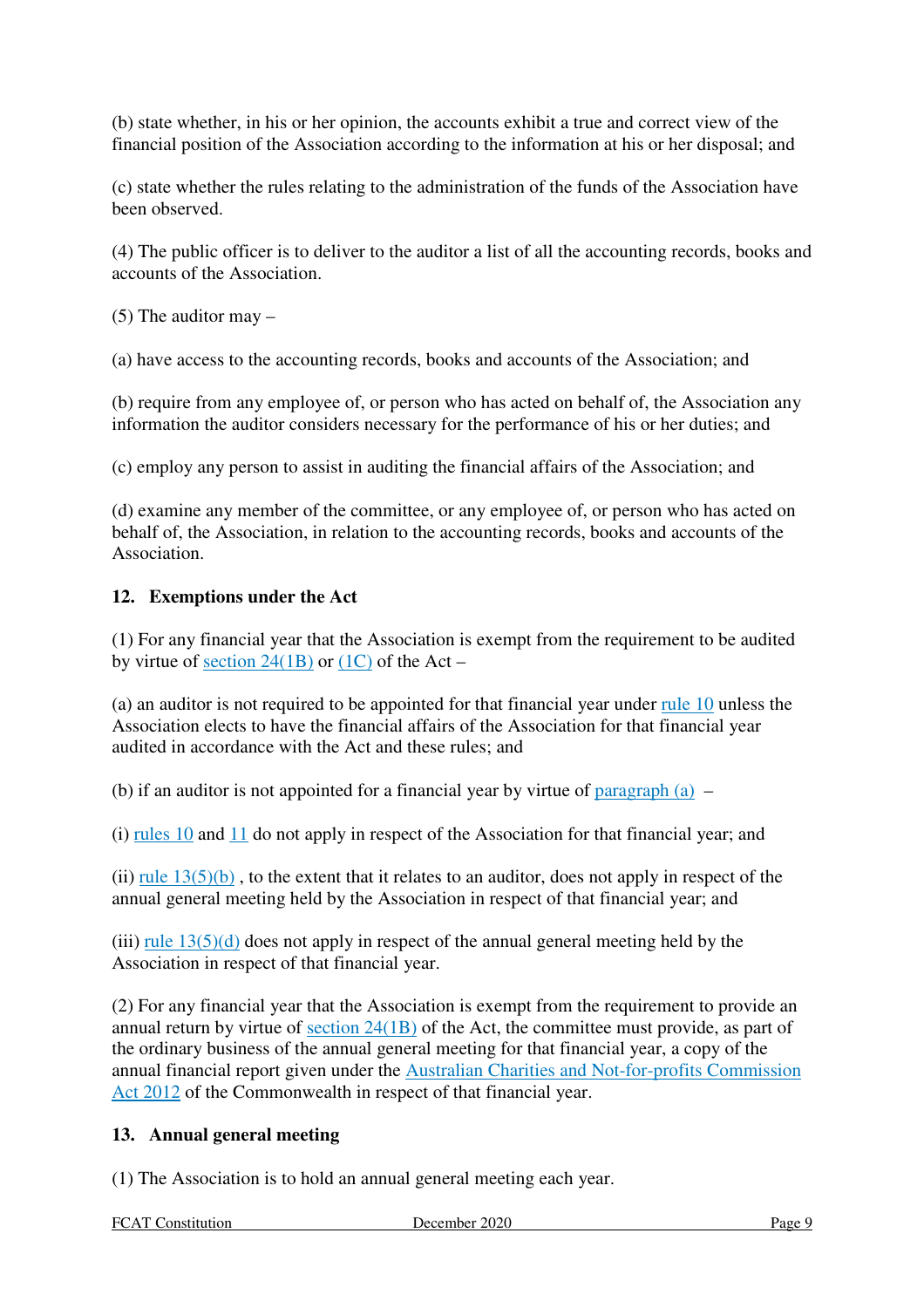(2) An annual general meeting is to be held on any day (being not later than 3 months after the end of the financial year of the Association) the committee determines.

(3) An annual general meeting is to be in addition to any other general meeting that may be held in the same year.

(4) The notice convening an annual general meeting is to specify the purpose of the meeting.

(5) The ordinary business of an annual general meeting is to be as follows:

(a) to confirm the minutes of the last preceding annual general meeting and of any general meeting held since that meeting;

(b) to receive from the committee, auditor, employees and other persons acting on behalf of the Association reports on the transactions of the Association during the last preceding financial year of the Association;

(c) to elect the officers of the Association and the ordinary committee members;

(d) to appoint the auditor and determine his or her remuneration;

(e) to determine the remuneration of employees and other persons acting on behalf of the Association.

(6) An annual general meeting may transact business of which notice is given in accordance with rule 15 .

(7) Minutes of proceedings of an annual general meeting are to be kept, in the minute book of the Association, by the public officer or, in the absence from the meeting of the public officer, by an officer of the Association who is nominated by the chairperson of the meeting.

# **14. Special general meetings**

(1) The committee may convene a special general meeting of the Association at any time.

(2) The committee, on the requisition in writing of at least five of the members of the Association, is to convene a special general meeting of the Association.

(3) A requisition for a special general meeting –

(a) is to state the objects of the meeting; and

(b) is to be signed by each of the requisitionists; and

(c) is to be deposited at the office of the Association; and

(d) may consist of several documents, each signed by one or more of the requisitionists.

(4) If the committee does not cause a special general meeting to be held within 21 days after the day on which a requisition is deposited at the office of the Association, any one or more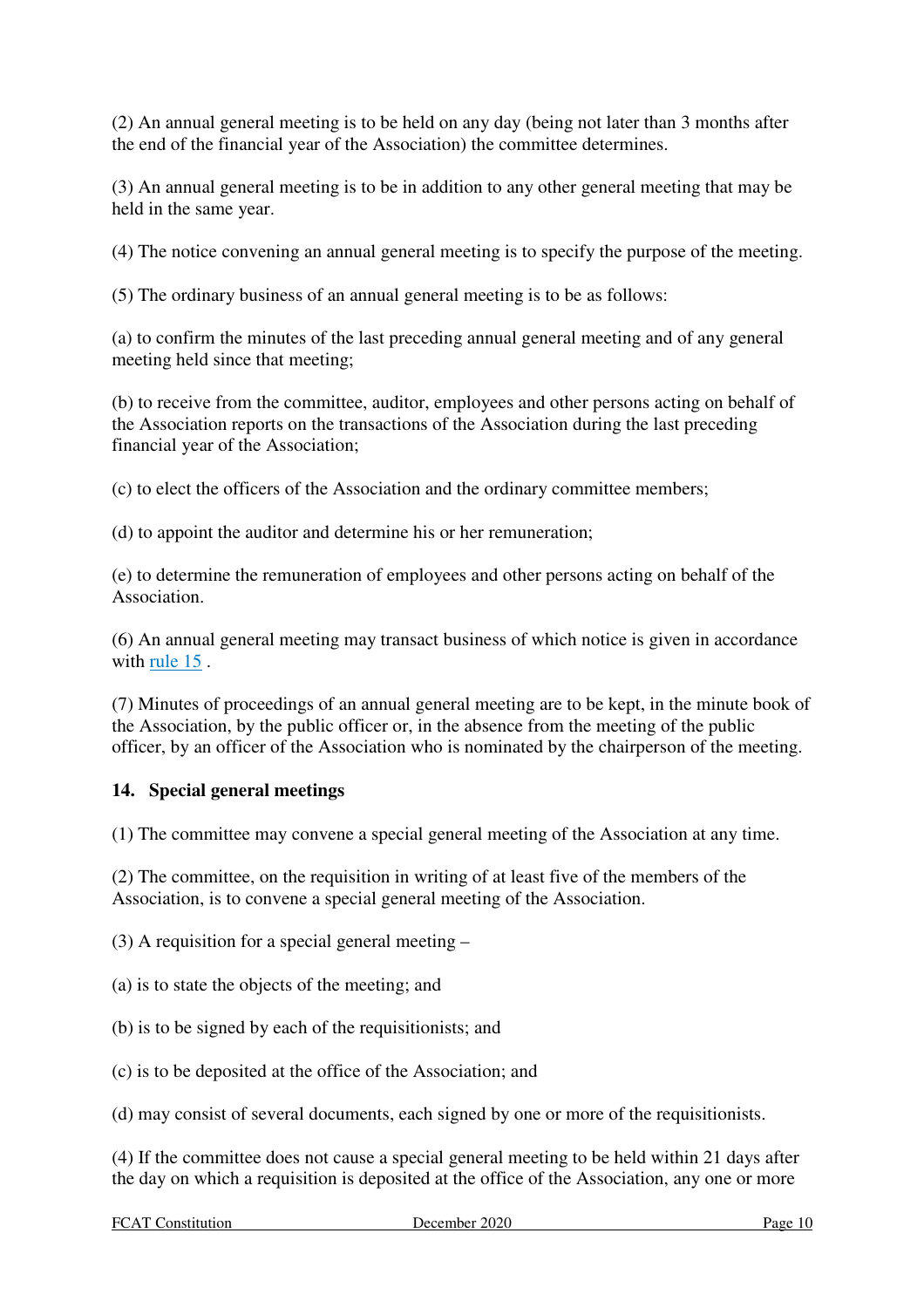of the requisitionists may convene the meeting within 3 months after the day on which the requisition is deposited at the office of the Association.

(5) A special general meeting convened by requisitionists is to be convened in the same manner, as nearly as practicable, as the manner in which a special general meeting would be convened by the committee.

(6) All reasonable expenses incurred by requisitionists in convening a special general meeting are to be refunded by the Association.

# **15. Notices of general meetings**

(1) At least 14 days before the day on which a general meeting of the Association is to be held, the public officer is to publish a notice specifying –

(a) the place, day and time at which the meeting is to be held; and

(b) the nature of the business that is to be transacted at the meeting.

(2) A notice is published for the purposes of subrule  $(1)$  if the notice –

(a) is contained in an advertisement appearing in at least one newspaper circulating in Tasmania; or

(b) appears on a website, or at an electronic address, of the Association; or

(c) is sent to each member of the Association at –

(i) the member's postal or residential address or address of business or employment; or

(ii) an email address that the member has nominated as the email address to which notices from the Association may be sent; or

(d) is given by another means, determined by the public officer, that is reasonably likely to ensure that the members of the Association will be notified of the notice.

#### **16. Business and quorum at general meetings**

(1) All business transacted at a general meeting, other than the ordinary business of an annual general meeting, is special business.

(2) Business is not to be transacted at a general meeting unless a quorum of members of the Association entitled to vote is present at the time when the meeting considers that business.

(3) A quorum for the transaction of the business of a general meeting is 5 members of the Association entitled to vote.

(4) If a quorum is not present within one hour after the time appointed for the commencement of a general meeting, the meeting –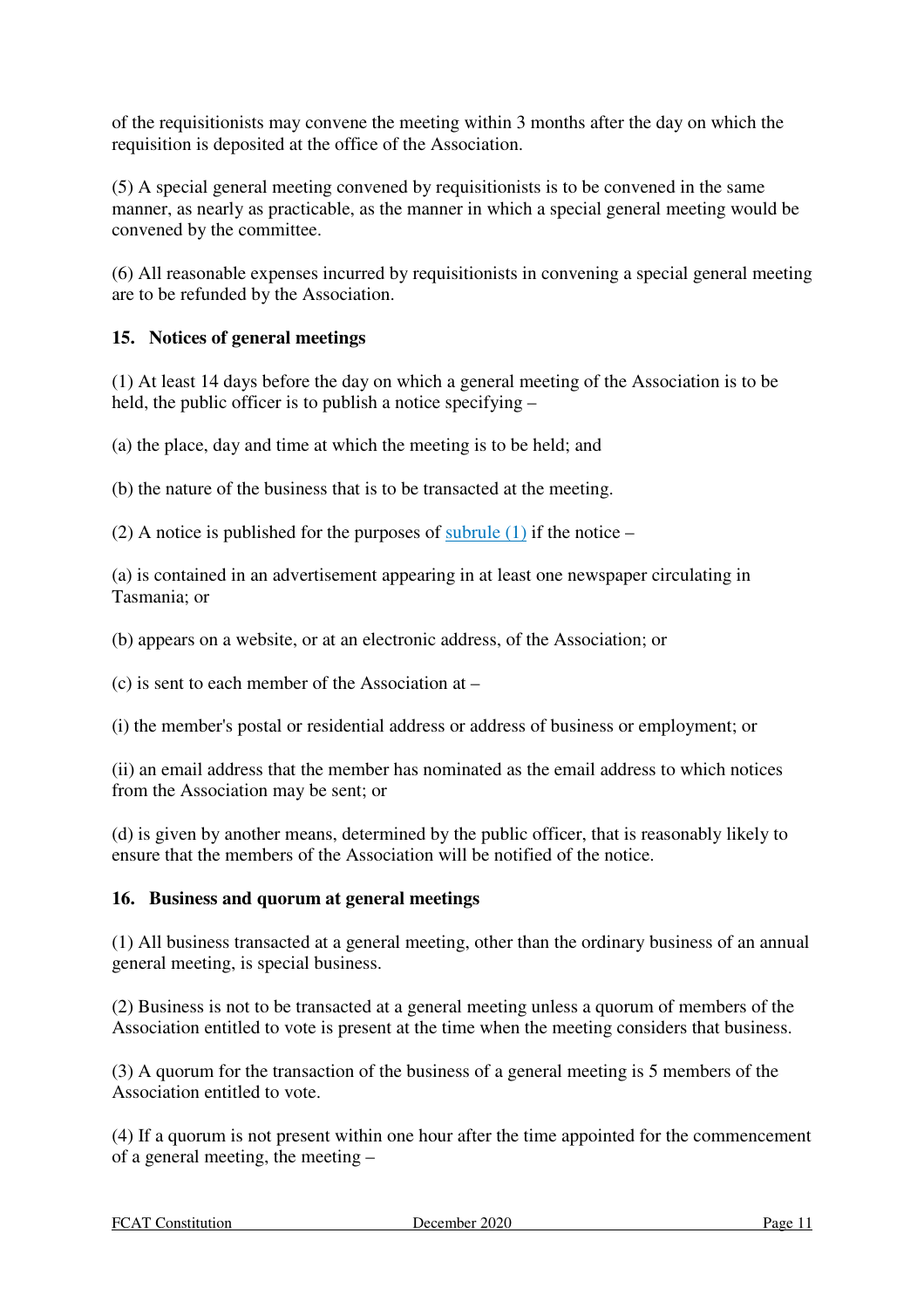(a) if convened on the requisition of members of the Association, is dissolved; or

(b) if convened by the committee, is to be adjourned to the same day in the next week at the same time and –

(i) at the same place; or

(ii) at any other place specified by the chairperson –

(A) at the time of the adjournment; or

(B) by notice in a manner determined by the chairperson.

(5) If at an adjourned general meeting a quorum is not present within one hour after the time appointed for the commencement of the meeting, the meeting is dissolved.

#### **17. Chairperson at general meetings**

At each general meeting of the Association, the chairperson is to be –

(a) the president; or

(b) in the absence of the president, the vice-president; or

(c) in the absence of the president and the vice-president, a member of the Association elected to preside as chairperson by the members of the Association present and entitled to vote at the general meeting.

#### **18. Adjournment of general meetings**

(1) The chairperson of a general meeting at which a quorum is present may adjourn the meeting with the consent of the members of the Association who are present and entitled to vote at the meeting, but no business is to be transacted at an adjourned meeting other than the business left unfinished at the meeting at which the adjournment took place.

(2) If a meeting is adjourned for 14 days or more, notice of the adjourned meeting is to be given in the same manner as the notice of the original meeting.

(3) If a meeting is adjourned for less than 14 days, it is not necessary to give any notice of the adjournment or of the business to be transacted at the adjourned meeting.

# **19. Determination of questions arising at general meetings**

(1) A question arising at a general meeting of the Association is to be determined on a show of hands.

(2) A declaration by the chairperson that a resolution has, on a show of hands, been lost or carried, or been carried unanimously or carried by a particular majority, together with an entry to that effect in the minute book of the Association, is evidence of that fact unless a poll is demanded on or before that declaration.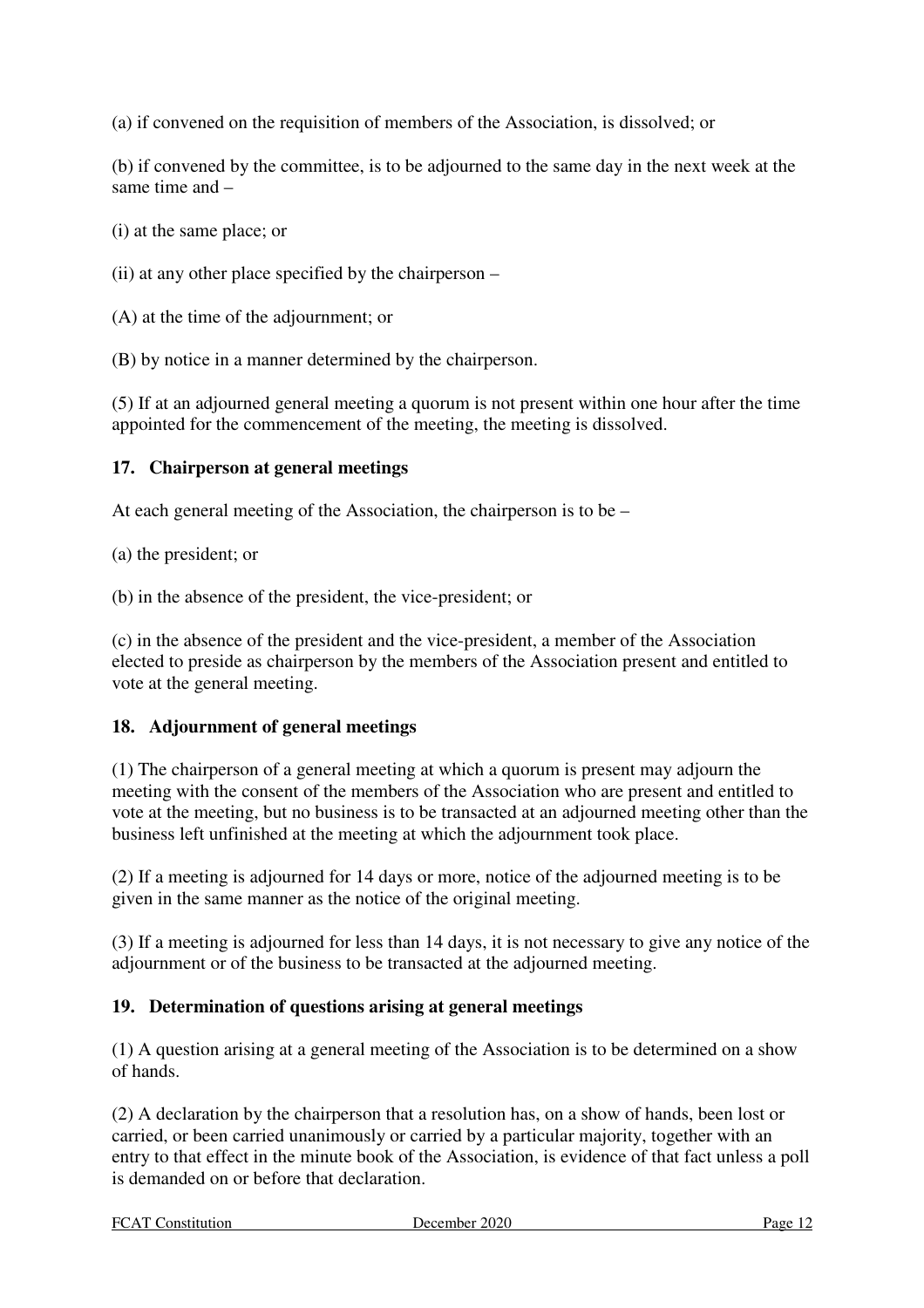# **20. Votes**

(1) On any question arising at a general meeting of the Association, a member of the Association (including the chairperson) has one vote only.

(2) All votes are to be given personally.

(3) Despite subrule (1) , in the case of an equality of votes, the chairperson has a second or casting vote.

#### **21. Taking of poll**

If at a general meeting a poll on any question is demanded –

(a) the poll is to be taken at that meeting in the manner that the chairperson determines; and

(b) the result of the poll is taken to be the resolution of the meeting on that question.

#### **22. When poll to be taken**

(1) A poll that is demanded on the election of a chairperson, or on a question of adjournment, is to be taken immediately.

(2) A poll that is demanded on any other question is to be taken at any time before the close of the meeting as the chairperson determines.

#### **23. Affairs of Association to be managed by a committee**

(1) The affairs of the Association are to be managed by a committee of management constituted as provided in rule 25 .

 $(2)$  The committee –

(a) is to control and manage the business and affairs of the Association; and

(b) may exercise all the powers and perform all the functions of the Association, other than those powers and functions that are required by these rules to be exercised and performed by members of the Association at a general meeting; and

(c) has power to do anything that appears to the committee to be essential for the proper management of the business and affairs of the Association.

#### **24. Officers of the Association**

(1) The officers of the Association are as follows:

- (a) the president;
- (b) a vice-president;

FCAT Constitution December 2020 Page 13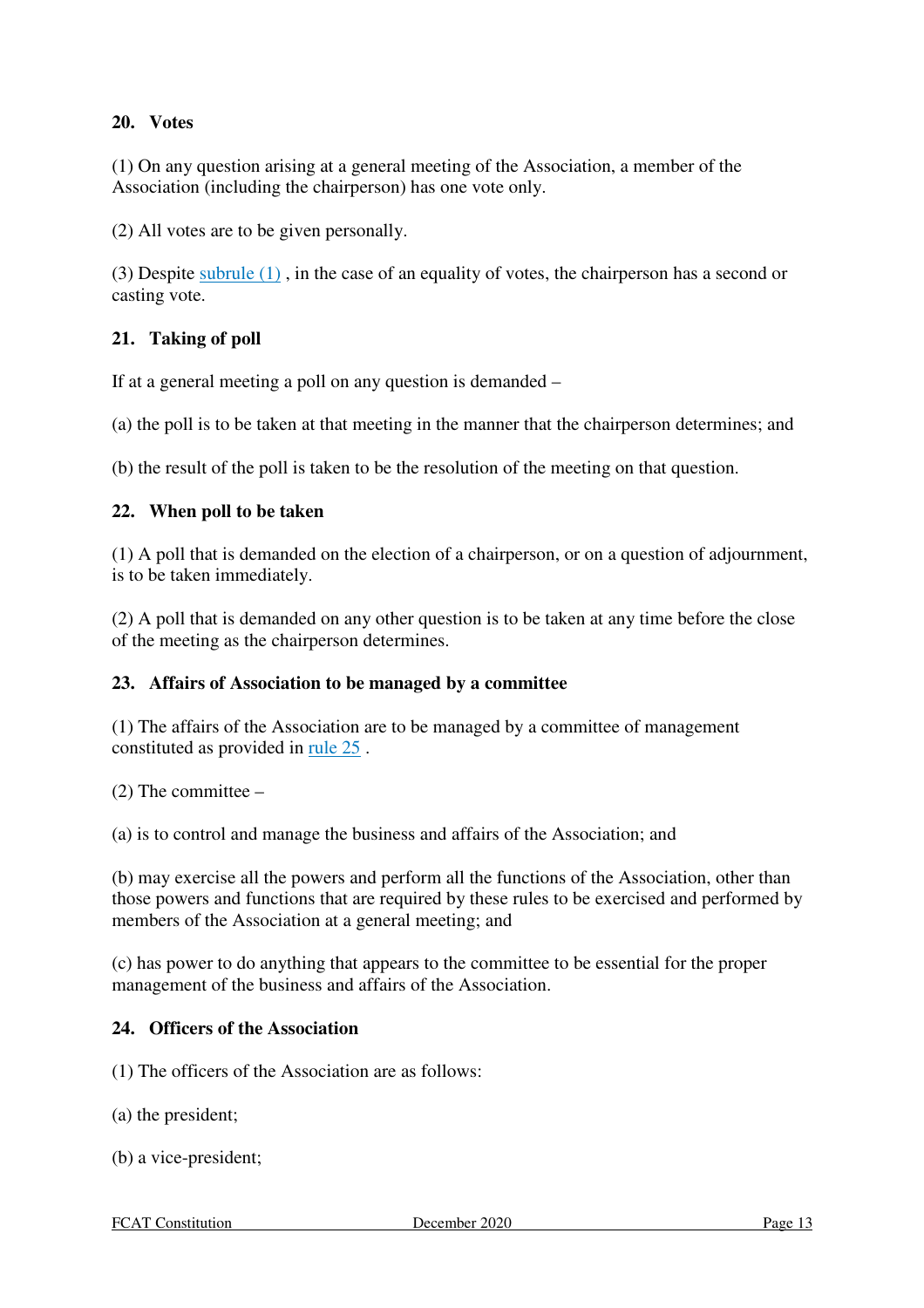(c) the treasurer;

(d) the secretary.

(2) Subject to subrule (4) , the officers of the Association are to be elected in accordance with rule 26 .

(3) Each officer of the Association is to hold office until the end of the next annual general meeting after that at which he or she is elected and is eligible for re-election.

(4) If a casual vacancy in an office referred to in subrule (1) occurs, the committee may appoint one of its members to fill the vacancy until the end of the next annual general meeting after the appointment.

(5) If an office referred to in subrule (1) is not filled at an annual general meeting, there is taken to be a casual vacancy in the office.

#### **25. Constitution of the committee**

 $(1)$  The committee consists of  $-$ 

(a) the officers of the Association; and

(b) two other members elected at the annual general meeting or appointed in accordance with this rule.

(3) If a casual vacancy occurs in the office of an ordinary committee member, the committee may appoint a member of the Association to fill the vacancy until the end of the next annual general meeting after the appointment.

(4) If an office of an ordinary committee member is not filled at an annual general meeting, there is taken to be a casual vacancy in the office.

#### **26. Election of numbers of committee**

(1) A nomination of a candidate for election as an officer of the Association, or as an ordinary committee member, is to be –

(a) made in writing, signed by one member of the Association and accompanied by the written consent of the candidate (which may be endorsed on the nomination); and

(b) delivered to the public officer at least 5 days before the day on which the annual general meeting is to be held.

(2) If insufficient nominations are received to fill all vacancies on the committee –

(a) the candidates nominated are taken to be elected; and

(b) further nominations are to be received at the annual general meeting.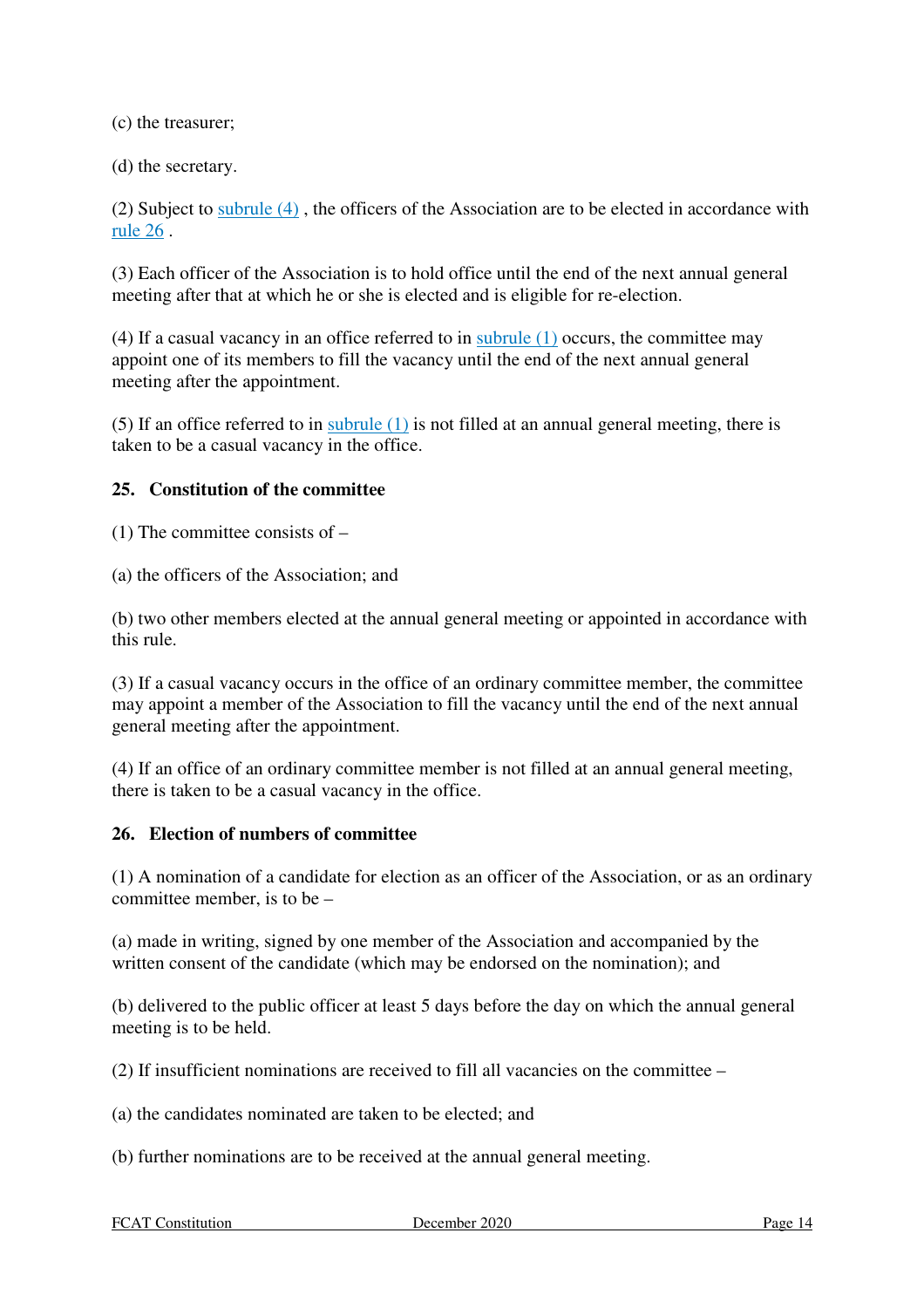(3) If the number of nominations received is equal to the number of vacancies on the committee to be filled, the persons nominated are taken to be elected.

(4) If the number of nominations received exceeds the number of vacancies on the committee to be filled, a ballot is to be held.

(5) If the number of further nominations received at the annual general meeting exceeds the number of remaining vacancies on the committee to be filled, a ballot is to be held in relation to those further nominations.

(6) The ballot for the election of officers of the Association and ordinary committee members is to be conducted at the annual general meeting in the manner determined by the committee.

#### **27. Vacation of office**

For the purpose of these rules, the office of an officer of the Association, or of an ordinary committee member, becomes casually vacant if the officer or committee member –

(a) dies; or

(b) becomes bankrupt, applies to take the benefit of any law for the relief of bankrupt or insolvent debtors, compounds with his or her creditors or makes an assignment of his or her remuneration or estate for their benefit; or

(c) becomes a represented person within the meaning of the Guardianship and Administration Act 1995 ; or

(d) resigns office in writing addressed to the committee; or

(e) ceases to be ordinarily resident in Tasmania; or

(f) is absent from 3 consecutive meetings of the committee without the permission of the other members of the committee; or

(g) ceases to be a member of the Association; or

(h) fails to pay, within 14 days after receiving a notice in writing signed by the public officer stating that the officer or committee member has failed to pay one or more amounts of annual subscriptions, all such amounts due and payable by the officer or member.

#### **28. Meetings of the committee**

(1) The committee is to meet at least three times per year at any place and time the committee determines.

(2) A meeting of the committee, other than a meeting referred to in subrule (1) , may be convened by the president or any two members of the committee.

(3) Written notice of any special committee meeting is to be served on members of the committee and is to specify the general nature of the business to be transacted.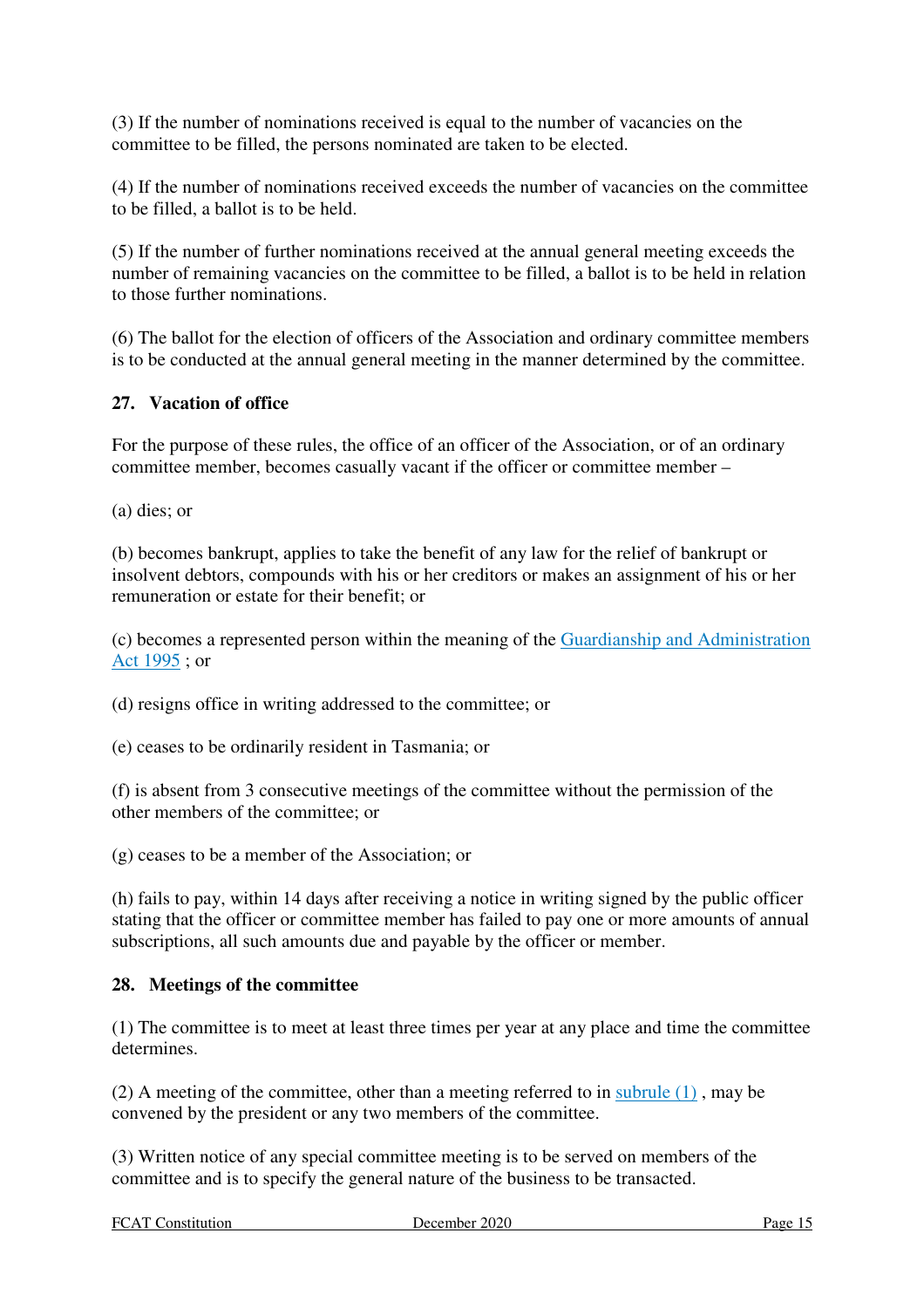(4) A special committee meeting may only transact business of which notice is given in accordance with subrule (3) .

(5) A quorum for the transaction of the business of a meeting of the committee is five members of the committee.

(6) Business is not to be transacted at a meeting of the committee unless a quorum is present.

(7) If a quorum is not present within half an hour after the time appointed for the commencement of –

(a) a meeting of the committee (other than a special committee meeting), the meeting is to be adjourned to the same day in the next week at the same time and at the same place; or

(b) a special committee meeting, the meeting is dissolved.

 $(8)$  At each meeting of the committee, the chairperson is to be –

(a) the president; or

(b) in the absence of the president, the vice-president; or

(c) in the absence of the president and the vice-president, a member of the committee elected to preside as chairperson by the members of the committee present at the meeting.

(9) Any question arising at a meeting of the committee is to be determined –

(a) on a show of hands; or

(b) if demanded by a member, by a poll taken at that meeting in the manner the chairperson determines.

(10) On any question arising at a meeting of the committee, a member of the committee (including the chairperson) has one vote only.

(11) Despite subrule (10) , in the case of an equality of votes, the chairperson has a second or casting vote.

(12) Written notice of each committee meeting is to be served on each member of the committee by –

(a) giving it to the member during business hours before the day on which the meeting is to be held; or

(b) leaving it, during business hours before the day on which the meeting is to be held, at the member's postal or residential address or place or address of business or employment last known to the server of the notice; or

(c) sending it by post, to the person's postal or residential address or address of business or employment last known to the server of the notice, in sufficient time for it to be delivered to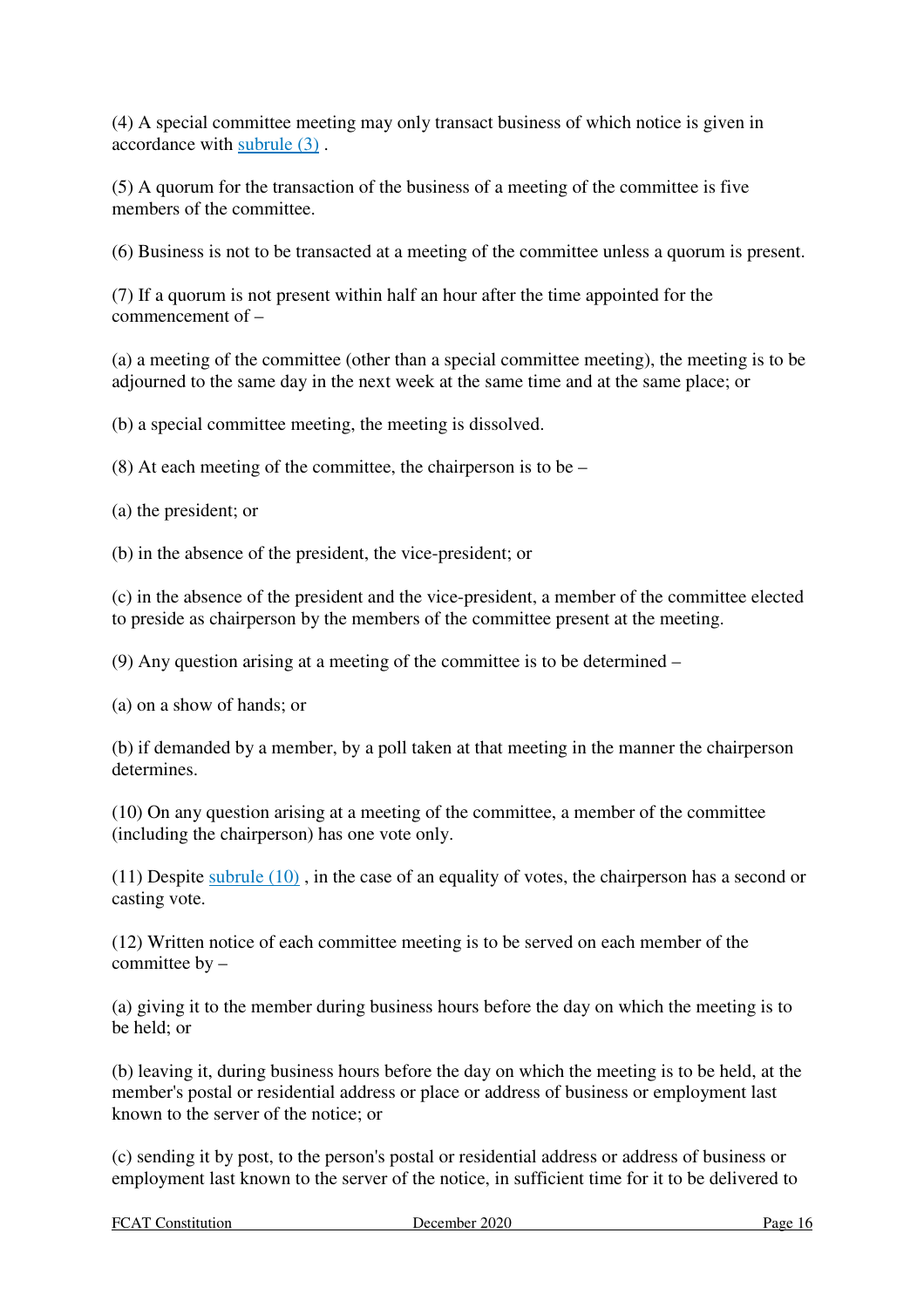that address in the ordinary course of post before the day on which the meeting is to be held; or

(d) faxing it to the member's fax number; or

(e) emailing it to the email address, of the member, that the member has nominated as the email address to which notices from the Association may be sent.

#### **29. Disclosure of interests**

(1) If a member of the committee or a member of a subcommittee has a direct or indirect pecuniary interest in a matter being considered, or about to be considered, by the committee or subcommittee at a meeting, the member is to, as soon as practicable after the relevant facts come to the member's knowledge, disclose the nature of the interest to the committee.

(2) If at a meeting of the committee or a subcommittee a member of the committee or subcommittee votes in respect of any matter in which the member has a direct or indirect pecuniary interest, that vote is not to be counted.

#### **30. Subcommittees**

 $(1)$  The committee may –

(a) appoint a subcommittee from the committee; and

(b) prescribe the powers and functions of that subcommittee.

(2) The committee may co-opt any person as a member of a subcommittee without voting rights, whether or not the person is a member of the Association.

(3) A quorum for the transaction of the business of a meeting of the subcommittee is two appointed members entitled to vote.

(4) The public officer or another designated member of the Association is to convene meetings of a subcommittee.

(5) Any question arising at a meeting of a subcommittee is to be determined –

(a) on a show of hands; or

(b) if demanded by a member, by a poll taken at that meeting in the manner the chairperson determines.

(6) On any question arising at a meeting of a subcommittee, a member of the subcommittee (including the chairperson) has one vote only.

(7) Written notice of each subcommittee meeting is to be served on each member of the subcommittee by –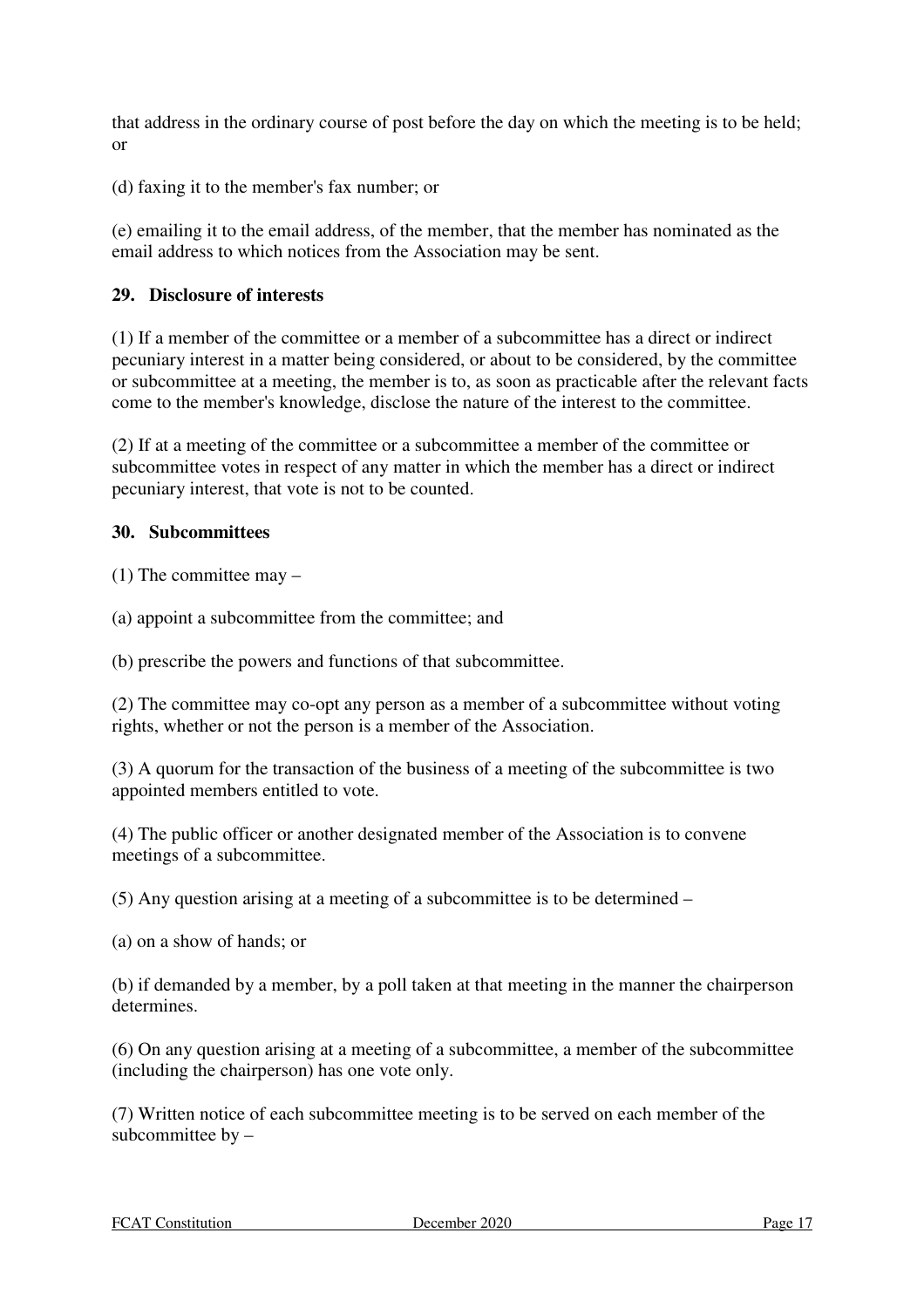(a) giving it to the member during business hours before the day on which the meeting is to be held; or

(b) leaving it, during business hours before the day on which the meeting is to be held, at the member's postal or residential address or place or address of business or employment last known to the server of the notice; or

(c) sending it by post, to the person's postal or residential address or address of business or employment last known to the server of the notice, in sufficient time for it to be delivered to that address in the ordinary course of post before the day on which the meeting is to be held; or

(d) faxing it to the member's fax number; or

(e) emailing it to the email address, of the member, that the member has nominated as the email address to which notices from the Association may be sent.

# **31. Executive committee**

(1) The president, the vice-president, the treasurer and the secretary constitute the executive committee.

(2) During the period between meetings of the committee, the executive committee may issue instructions to the public officer and employees of the Association in matters of urgency connected with the management of the affairs of the Association.

(3) The executive committee is to report on any instructions issued under subrule (2) to the next meeting of the committee.

# **32. Annual subscription**

(1) The annual subscription, for a financial year of the Association, that is payable by members of the Association is the following amount: nil.

(2) The members of the Association may alter by special resolution the annual subscription for a financial year of the Association.

(3) The annual subscription, for a financial year of the Association, that is payable by members of the Association is due and payable on the first day of the financial year.

 $(4)$  If  $-$ 

(a) a member of the Association has not paid his or her annual subscription for a financial year of the Association within 3 months after the first day of the financial year; and

(b) there has been sent to the member, after the first day of the financial year, a notice in writing, signed by the public officer, stating that the member's name may be removed from the register of members if the member has not, within 14 days after receiving the notice, paid all annual subscriptions due and payable by the member; and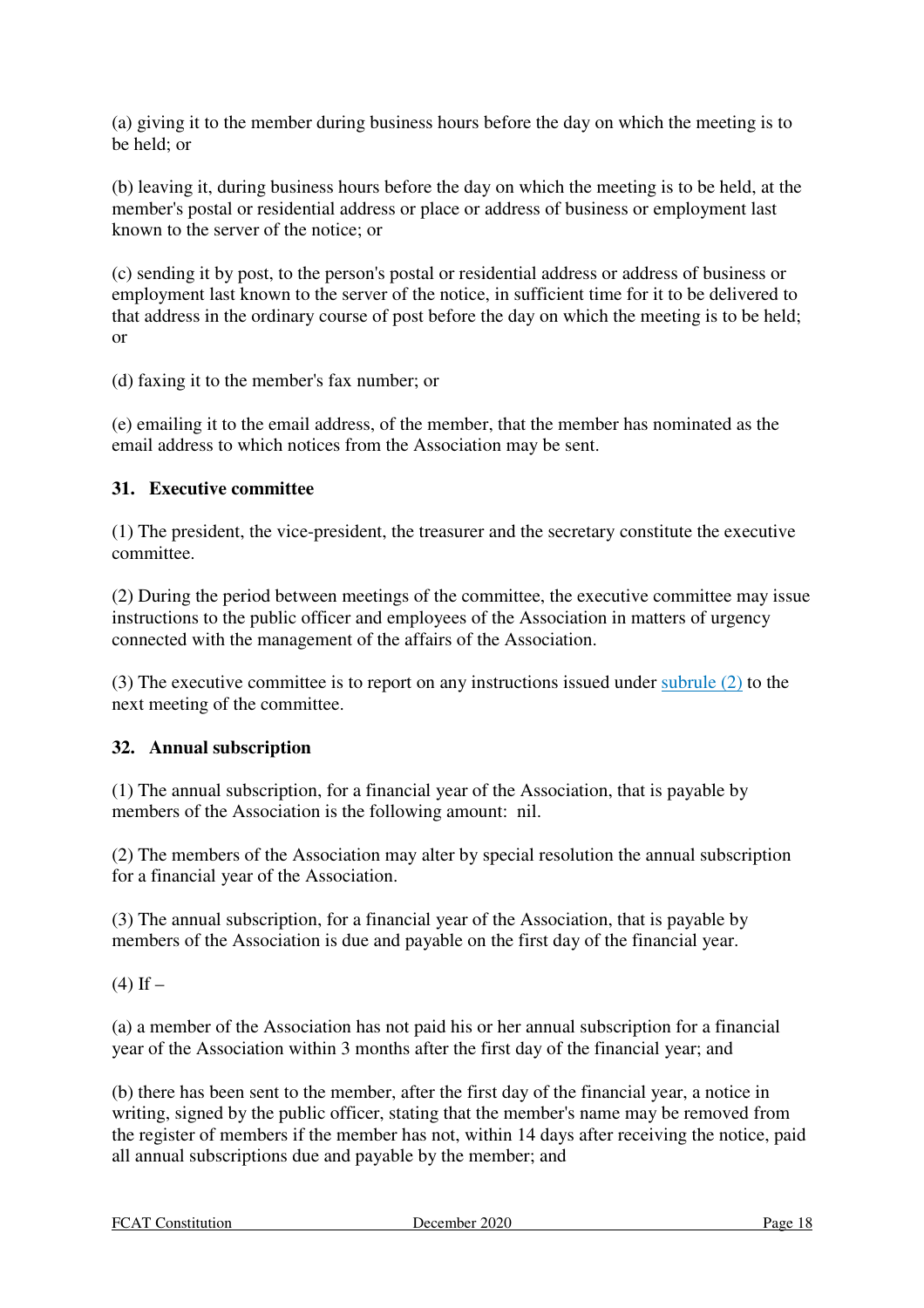(c) the member has not, within 14 days after receiving the notice, paid all annual subscriptions due and payable by the member –

the public officer may remove the name of the member from the register of members maintained under rule 5(10) .

(5) If a member of the Association has not paid his or her annual subscription for a financial year of the Association within 3 months after the first day of the financial year, or within 14 days after receiving a notice under subrule (4), whichever is the later day, he or she is not entitled to attend, or vote at, the next annual general meeting of the Association.

# **33. Service of notices and requisitions**

Except as otherwise provided by these rules, a document may be served under these rules on a person by –

(a) giving it to the person; or

(b) leaving it at, or sending it by post to, the person's postal or residential address or place or address of business or employment last known to the server of the document; or

(c) faxing it to the person's fax number; or

(d) emailing it to the person's email address.

### **34. Disciplinary Process**

(1) Complaints and disciplinary action against members are to be administered in accordance with the Financial Counselling Association Disciplinary Process: Policy and Procedures and policies and procedures approved by the Association.

(2) Decisions made by the Committee under subrule 34(1) may include:

(a) dismissal of the complaint;

(b) issuing a formal warning;

(c) requiring a member to take remedial action;

(d) suspending membership; and

(e) terminating membership.

(2) A member may appeal against a decision under rule 34(1), as prescribed under subrule (1).

# **35. Withdrawn**